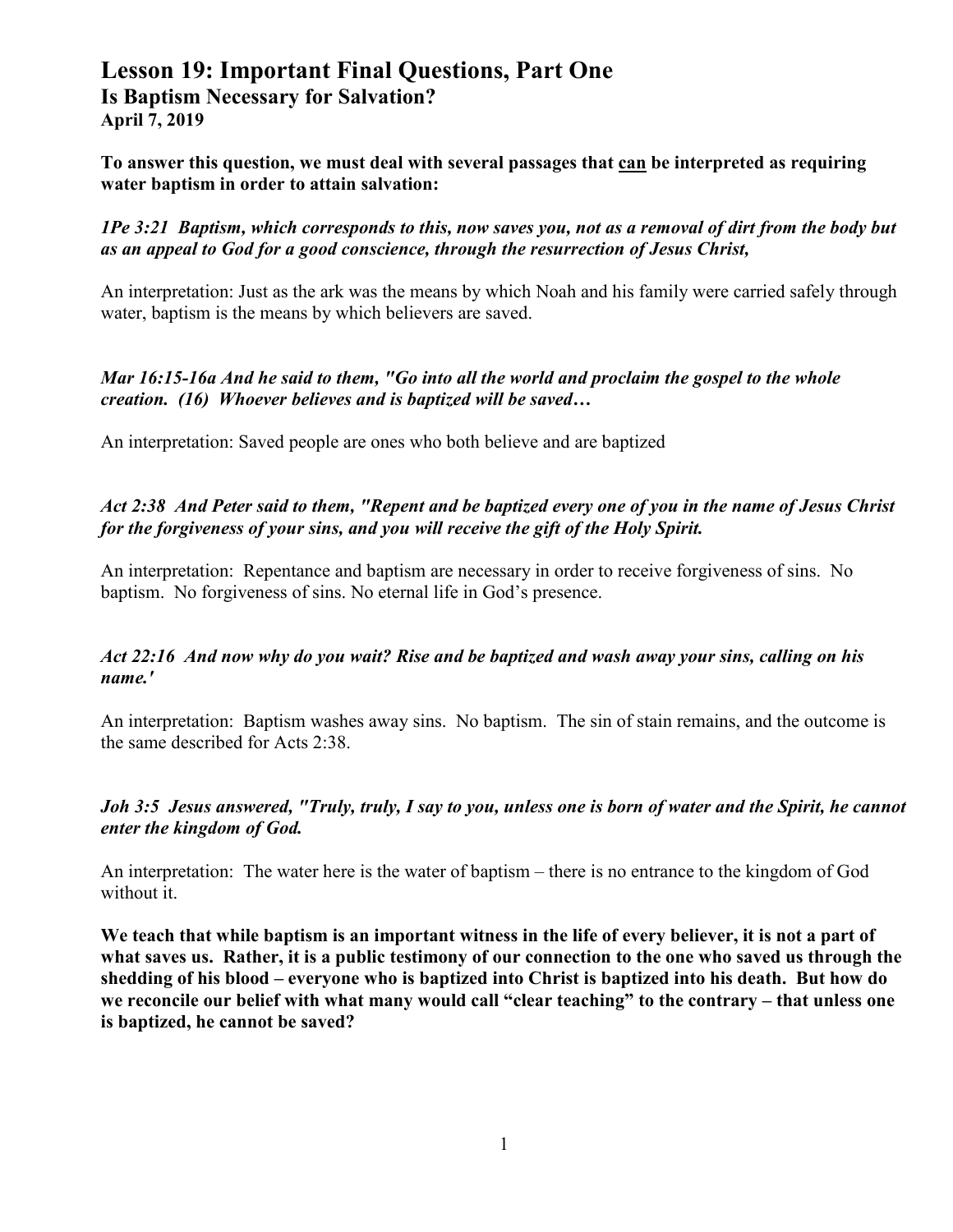# **Part 1: The Analogy of Faith**

This is commonly known by the phrase "let Scripture interpret Scripture". The general idea is that the Bible does not contradict itself or it would lose the power of authority. Thus, passages in one part of Scripture should be interpreted in light of teaching from other parts of Scripture. And, consider the following passages of Scripture:

# **Faith leads to eternal life**

*Joh 3:14-18 And as Moses lifted up the serpent in the wilderness, so must the Son of Man be lifted up, (15) that whoever believes in him may have eternal life. (16) "For God so loved the world, that he gave his only Son, that whoever believes in him should not perish but have eternal life. (17) For God did not send his Son into the world to condemn the world, but in order that the world might be saved through him. (18) Whoever believes in him is not condemned, but whoever does not believe is condemned already, because he has not believed in the name of the only Son of God.* 

*Act 16:31 And they said, "Believe in the Lord Jesus, and you will be saved, you and your household."* 

*Joh 5:24 Truly, truly, I say to you, whoever hears my word and believes him who sent me has eternal life. He does not come into judgment, but has passed from death to life.* 

*Joh 11:25-26 Jesus said to her, "I am the resurrection and the life. Whoever believes in me, though he die, yet shall he live, (26) and everyone who lives and believes in me shall never die. Do you believe this?"* 

*Act 16:31 And they said, "Believe in the Lord Jesus, and you will be saved, you and your household."* 

## **Faith leads to forgiveness of sins**

*Act 13:37-39 but he whom God raised up did not see corruption. (38) Let it be known to you therefore, brothers, that through this man forgiveness of sins is proclaimed to you, (39) and by him everyone who believes is freed from everything from which you could not be freed by the law of Moses.* 

*Act 10:43 To him all the prophets bear witness that everyone who believes in him receives forgiveness of sins through his name."* 

*Mat 9:2 And behold, some people brought to him a paralytic, lying on a bed. And when Jesus saw their faith, he said to the paralytic, "Take heart, my son; your sins are forgiven."* 

*Act 26:15-18 And I said, 'Who are you, Lord?' And the Lord said, 'I am Jesus whom you are persecuting. (16) But rise and stand upon your feet, for I have appeared to you for this purpose, to appoint you as a servant and witness to the things in which you have seen me and to those in which I will appear to you, (17) delivering you from your people and from the Gentiles--to whom I am sending you (18) to open their eyes, so that they may turn from darkness to light and from the power of Satan to God, that they may receive forgiveness of sins and a place among those who are sanctified by faith in me.'*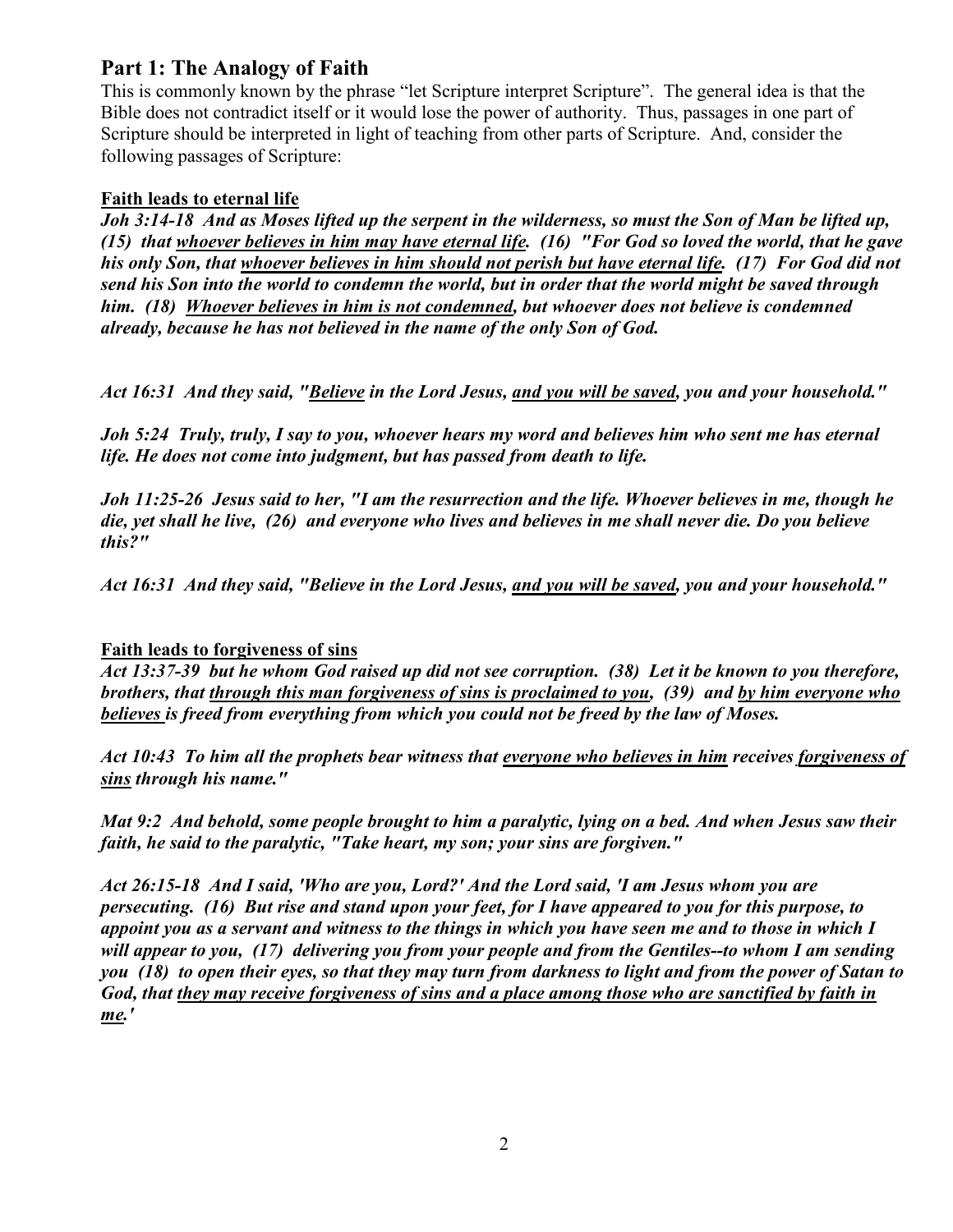**Faith leads to imputation of Christ's righteousness to us – i.e. we are declared "not guilty", because Christ IS not guilty.** 

*Gal 2:16 yet we know that a person is not justified by works of the law but through faith in Jesus Christ, so we also have believed in Christ Jesus, in order to be justified by faith in Christ and not by works of the law, because by works of the law no one will be justified.* 

*Php 3:8-9 Indeed, I count everything as loss because of the surpassing worth of knowing Christ Jesus my Lord. For his sake I have suffered the loss of all things and count them as rubbish, in order that I may gain Christ (9) and be found in him, not having a righteousness of my own that comes from the law, but that which comes through faith in Christ, the righteousness from God that depends on faith--* 

# **And that faith, like repentance and all other aspects of salvation, is a gift from God**

*Eph 2:8-10 For by grace you have been saved through faith. And this is not your own doing; it is the gift of God, (9) not a result of works, so that no one may boast. (10) For we are his workmanship, created in Christ Jesus for good works, which God prepared beforehand, that we should walk in them.* 

*Rom 3:21-25 But now the righteousness of God has been manifested apart from the law, although the Law and the Prophets bear witness to it-- (22) the righteousness of God through faith in Jesus Christ for all who believe. For there is no distinction: (23) for all have sinned and fall short of the glory of God, (24) and are justified by his grace as a gift, through the redemption that is in Christ Jesus, (25) whom God put forward as a propitiation by his blood, to be received by faith. This was to show God's righteousness, because in his divine forbearance he had passed over former sins.* 

*Tit 3:4-7 But when the goodness and loving kindness of God our Savior appeared, (5) he saved us, NOT (emphasis mine) because of works done by us in righteousness, but according to his own mercy, by the washing of regeneration and renewal of the Holy Spirit, (6) whom he poured out on us richly through Jesus Christ our Savior, (7) so that being justified by his grace we might become heirs according to the hope of eternal life.* 

#### **Many biblical examples back this up**

*Luk 7:50 And he said to the woman, "Your faith has saved you; go in peace."* 

*Luk 18:13-14 But the tax collector, standing far off, would not even lift up his eyes to heaven, but beat his breast, saying, 'God, be merciful to me, a sinner!' (14) I tell you, this man went down to his house justified, rather than the other. For everyone who exalts himself will be humbled, but the one who humbles himself will be exalted."* 

*Luk 23:39-43 One of the criminals who were hanged railed at him, saying, "Are you not the Christ? Save yourself and us!" (40) But the other rebuked him, saying, "Do you not fear God, since you are under the same sentence of condemnation? (41) And we indeed justly, for we are receiving the due reward of our deeds; but this man has done nothing wrong." (42) And he said, "Jesus, remember me when you come into your kingdom." (43) And he said to him, "Truly, I say to you, today you will be with me in Paradise."* 

*Since the general teaching of the Bible is, as we have seen, that baptism and other forms of ritual are not necessary for salvation, no individual passage could teach otherwise. Thus we must look for interpretations of those passages that will be in harmony with the general teaching of Scripture.* – Grace to You website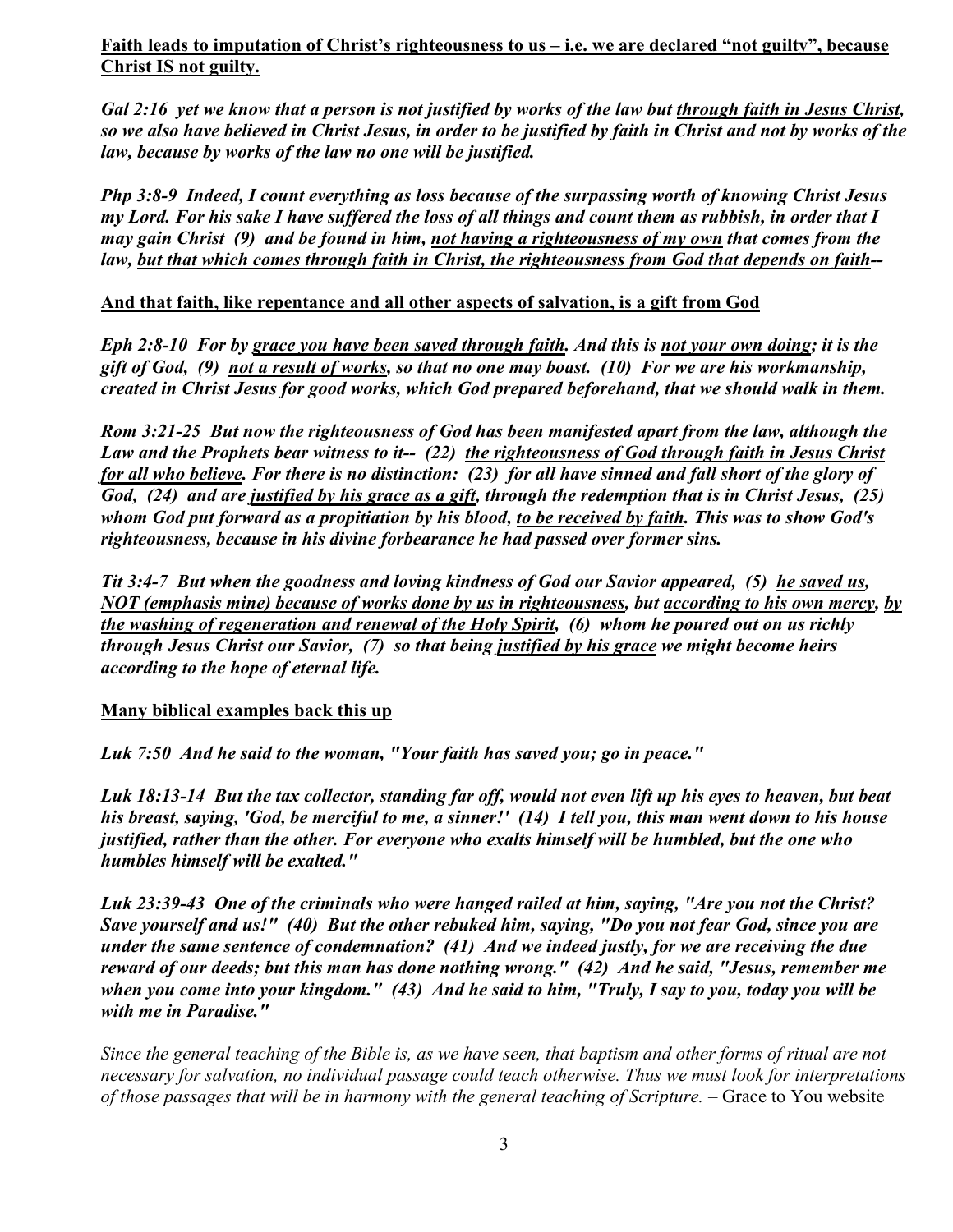# **Part 2: Dealing with the Texts**

# *1. 1Pe 3:21 Baptism, which corresponds to this, now saves you, not as a removal of dirt from the body but as an appeal to God for a good conscience, through the resurrection of Jesus Christ,*

An interpretation: Just as the ark was the means by which Noah and his family were carried safely through water, baptism is the means by which believers are saved.

Response:

- a) Not even those who hold to baptismal generation believe that baptism saves. Most if not all would reject the notion that someone who gets baptized and lives a life rebellious to Christ is saved. In the Church of Christ, for example, the "plan" of salvation is as follows: Hear, Believe, Repent, Confess, Be Baptized, and live faithfully until death. If any of those elements are missing, then a person is not saved. Thus, baptism may be an element of salvation, but it ultimately is useless apart from faithful living. So, baptism does not save.
- b) Consider that the other passages we are examining deal with baptism washing away sins. But Peter makes clear that is not what is in view in this passage – explicitly he says "*not as a removal of dirt from the body but as an appeal to God for a good conscience, through the resurrection of Jesus Christ*. In other words, cleansing is not in view. What is in view is the appeal to God for a good conscience – it is what is represented in baptism – the calling on the name of the Lord – in other words, faith. Baptism is an outward representation of an inward reality. We have been saved by grace through faith. That faith manifests itself in a calling out to God – calling on His Name.

# *2. Mar 16:15-16a And he said to them, "Go into all the world and proclaim the gospel to the whole creation. (16) Whoever believes and is baptized will be saved…*

An interpretation: Saved people are ones who both believe and are baptized

Alternative interpretation:

First, we need to finish verse 16: *Mar 16:15-16 And he said to them, "Go into all the world and proclaim the gospel to the whole creation. (16) Whoever believes and is baptized will be saved, but whoever does not believe will be condemned.* 

If we interpret verse 16a as only believers are saved, then what do we do with the  $2<sup>nd</sup>$  part of the verse given that only those who don't believe are condemned? Is there some alternative between saved and condemned for believers who are not baptized?

Or, we could interpret the passage to suggest that belief and baptism are closely linked. A normal characteristic of believers is that they are baptized. Why? Because saving faith produces fruit  $-i.e.$ obedience. It is normal – and even expected – that someone who has placed their faith in Christ desires to follow his command to be baptized. I would question anyone's faith that lived a disobedient life. On the other hand, the example of the thief on the cross is the perfect example of one who believed and was therefore not condemned. He believed and was saved in spite of his inability to come down from the cross and be baptized. To be consistent with the rest of Scripture, we must say that the thief's faith saved him and in a normal circumstance he would have been baptized as a public profession of that salvation – on account of repentance and faith.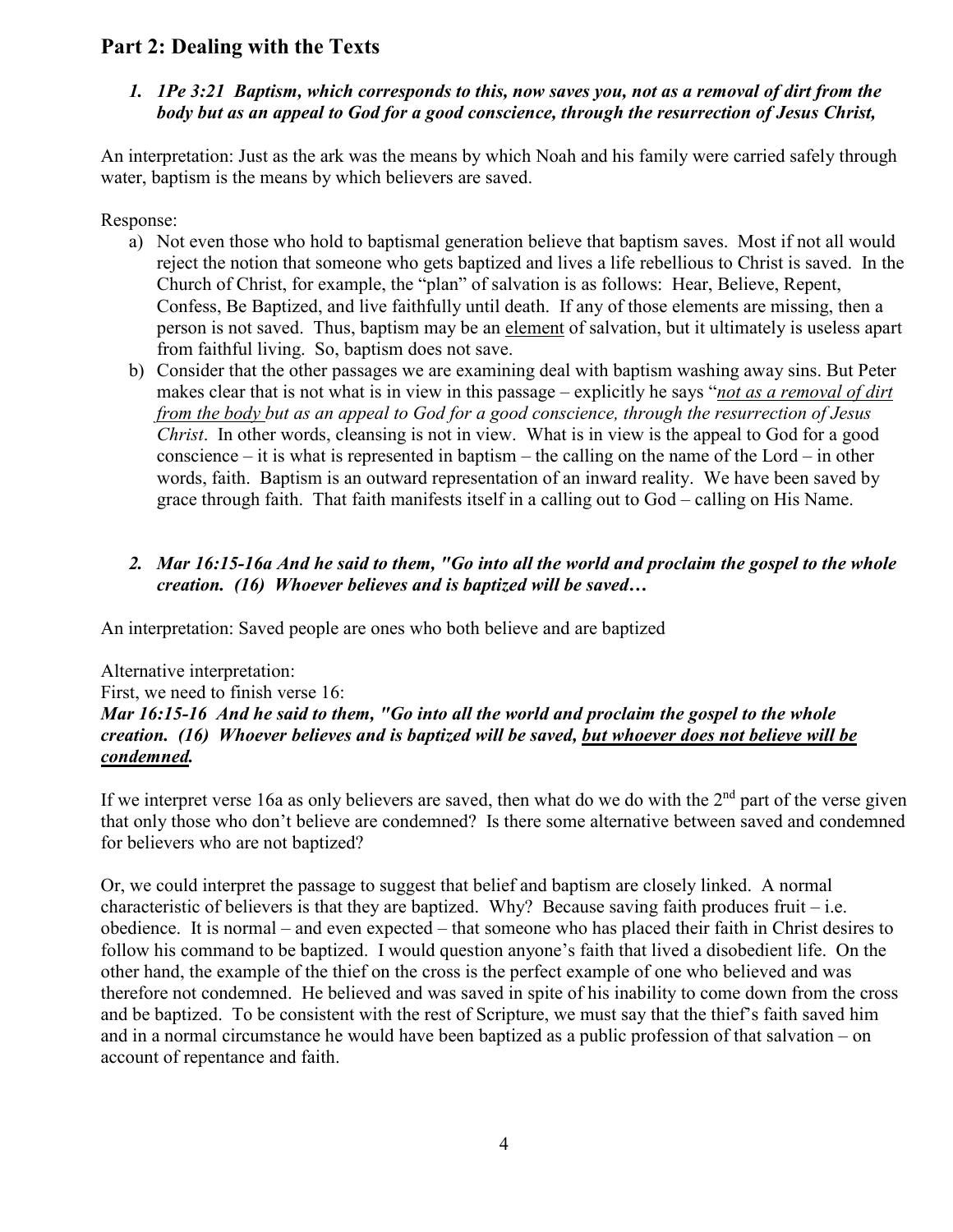### *3. Act 2:38 And Peter said to them, "Repent and be baptized every one of you in the name of Jesus Christ for the forgiveness of your sins, and you will receive the gift of the Holy Spirit.*

An interpretation: Repentance and baptism are necessary in order to receive forgiveness of sins. No baptism. No forgiveness of sins. No eternal life in God's presence.

Interpreting using the analogy of faith:

The preposition translated "for" is the Greek word eis and has several different meanings depending on context: some of the more common ones are "for the purpose of", "into", "at", "because of".

*Rom 6:3 Do you not know that all of us who have been baptized into Christ Jesus were baptized into his death?* 

*Mat 12:41 The men of Nineveh will rise up at the judgment with this generation and condemn it, for they repented at the preaching of Jonah, and behold, something greater than Jonah is here.* 

*Mat 26:28 for this is my blood of the covenant, which is poured out for many for the forgiveness of sins.*  **(note that this use is consistent with "in order to have", but baptism is not in view – the shedding of Christ's blood is in view. So Christ's blood was shed in order to bring about forgiveness of sins – not baptism.** 

# *Mat 3:11 "I baptize you with water for repentance, but he who is coming after me is mightier than I, whose sandals I am not worthy to carry. He will baptize you with the Holy Spirit and fire***. (Note here that John is not baptizing in order to get repentance – he is baptizing in response to repentance)**

So, while we could translate Acts 2:38 in such a way as to say baptism is required for forgiveness of sins, we don't have to, because there are clear examples of other usages that better fit the rest of Scripture. We receive forgiveness of sins through faith that is a gift – and in response to that, we repent and are baptized in accordance with the commands of Jesus – the one in whom we have placed our faith.

Additionally, consider that in the very next chapter, Peter is preaching in Solomon's portico and says this:

## *Act 3:19 Repent therefore, and turn again, that your sins may be blotted out,*

Does Peter contradict himself? Does he forget that baptism was also crucial to having sins blotted out? Or does this mean that repentance is necessary for salvation but not baptism? Or, does it simply mean, consistent with the rest of Scripture, that we are saved by grace through faith and that the natural response to coming to faith is to repent and be baptized? This is what the reformers meant when they said that we are saved by faith alone, but not a faith that is alone. True faith in Christ necessarily brings repentance and obedience to Christ's commands.

## *4. Act 22:16 And now why do you wait? Rise and be baptized and wash away your sins, calling on his name.'*

An interpretation: Baptism washes away sins. No baptism. The sin of stain remains, and the outcome is the same described for Acts 2:38.